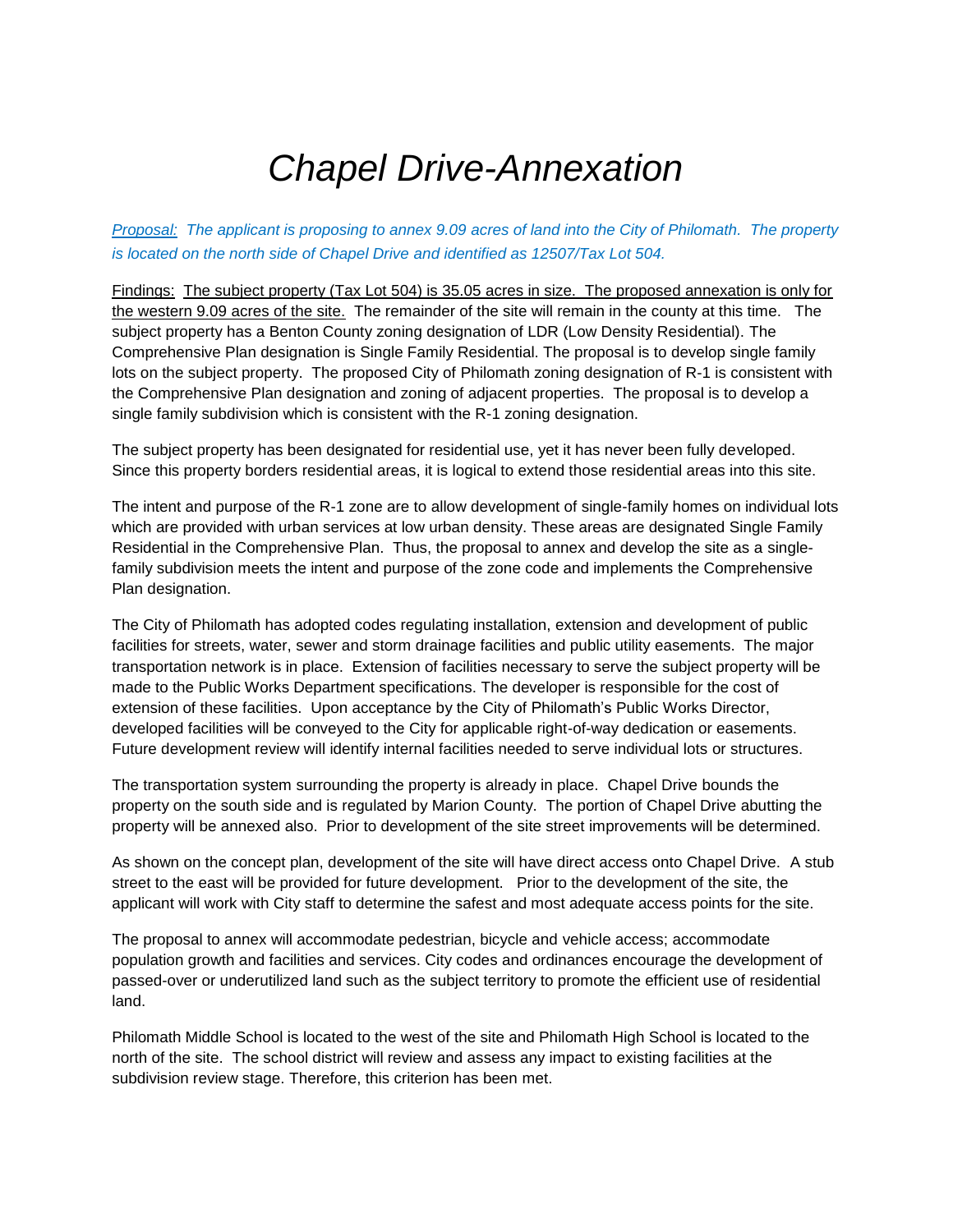## **The proposed is in compliance with applicable Statewide Planning Goals:**

#### *Citizen Involvement Goal:*

Citizen involvement is provided via the City of Philomath's public hearing process necessary for the annexation, which allows public comment. This application will be reviewed according to the public review process established by the City of Philomath. The City's Plan is acknowledged to be in compliance with this Goal. The public hearing process is implemented by a City Council public hearing on the matter with written notification to property owners. Through the notification and public hearing process all interested parties are afforded the opportunity to review the application, comment on the proposal, attend the public hearing, and participate in the decision. These procedures meet the requirements of this Goal for citizen involvement in the land use planning process. Further public review is provided by the review process of a subdivision application and applicable appeals process.

In addition, the Comprehensive Plan and its implementing ordinances are adopted by the City through the public hearing process of the City Council ordinance procedure.

The Statewide Planning Goals are implemented by the adopted goals and policies of the Philomath Area Comprehensive Plan and its implementing ordinances and facility plans. The proposal accommodates the Statewide Goals by being located within an adopted Urban Growth Boundary.

Therefore, this goal has been met. Statewide Planning Goal 1.

### *Urbanization Goal:*

The subject property is within the Urban Growth Boundary and is located in an urbanizing area of Philomath. The proposal will add approximately 9.09 acres to the City limits and residential land inventory. The territory is located in an area planned for future single-family residential development. To continue to meet the current demand of housing additional developable lands are needed to be annexed to meet future housing needs over the next several years. Annexing the subject properties will provide the needed land inventory envisioned in the comprehensive plan for future growth to maintain an adequate supply of housing in a logical and orderly manner. The proposal provides for orderly growth of the City limits and once developed, public and private services will be available to the residents of the annexed territory. No new service districts are proposed. The Urban Growth Boundary is not proposed for expansion. The developer is responsible for providing facilities to serve the site at urban densities.

The developing residential area has access to schools, waste collection and disposal, commercial services, and recreation areas. As such, it is considered available for urban development consistent with plans for the provision of urban facilities and services.

The Comprehensive Plan permits urban development in urban reserve areas if public facilities and services are available. There are major water and sewer facilities available that can be extended or connected to as development occurs. Police, fire and applicable park services can be provided via the increase in property taxes as a result of annexation and urban development. Development will provide the necessary storm drainage facilities.

Therefore, this goal has been met. Statewide Planning Goal 14.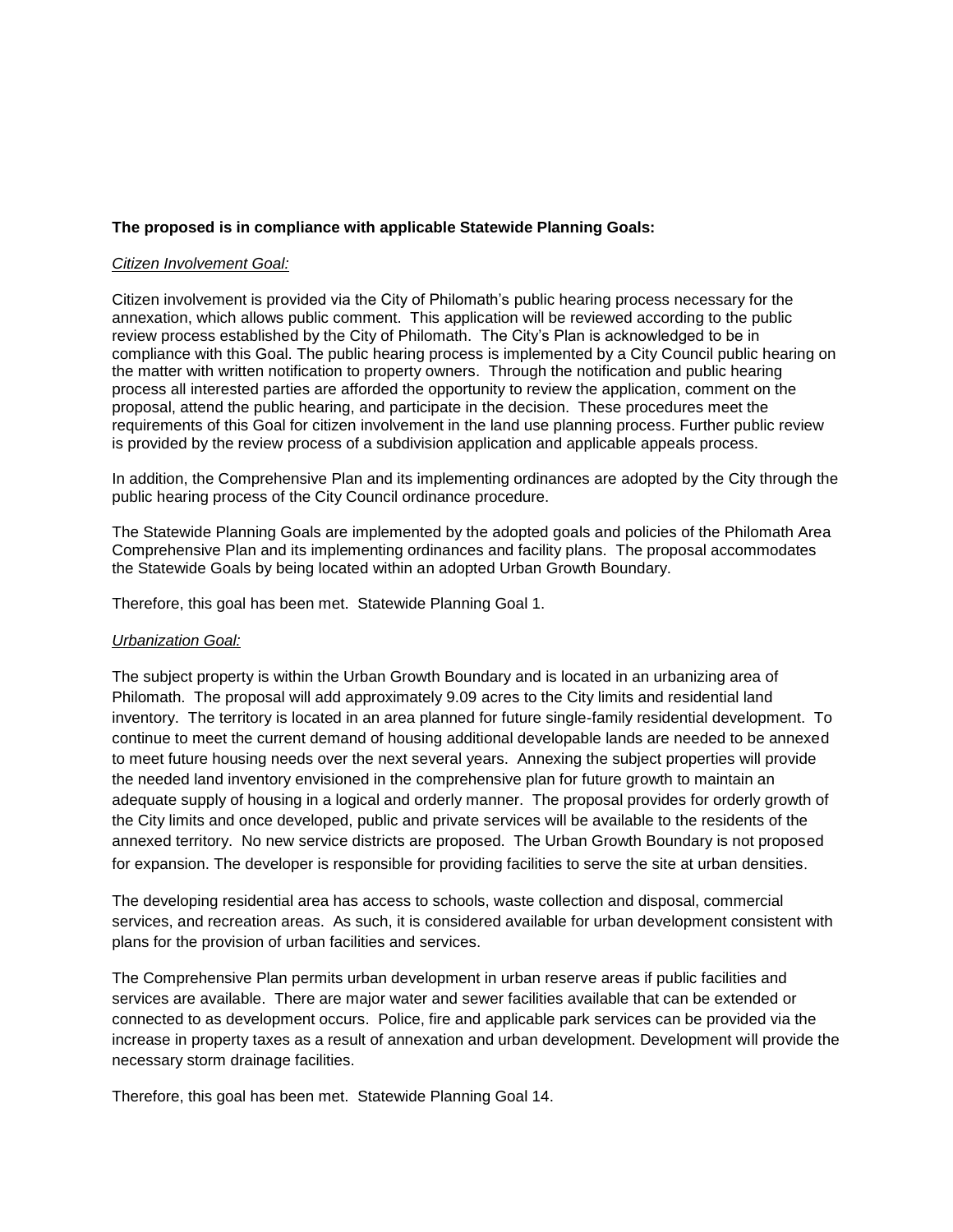## *Economic Development Goal:*

Redevelopment of the underdeveloped territory will provide an economic boost to the City in terms of increased property taxes and goods and services needed during the construction phases of development. An increase in population will benefit the local economy. Building trade employment may be a short-term boost. The additions of residences will provide new customers for businesses in the downtown core of the city.

No commercial or industrial development is proposed. However, the resulting residential development will be close to schools and service facilities. The proposal does not eliminate any industrially designated or zoned land within the City limits or Urban Growth Boundary.

Therefore, this goal has been met. Statewide Planning Goal 9.

## *Housing Goal:*

The proposal to annex will allow future residential development. Housing development will be consistent with development standards and growth policies to blend into the overall fabric of the Philomath urban area. The location, density, and style of housing are governed by the zoning code.

Providing for a range of housing choices for all segments of the population is consistent with this Goal and the policies within the Comprehensive Plan, and increasing housing opportunities is consistent with the increase in population. In addition, increasing residential density at appropriate locations is in keeping with the Plan policies. The change in the housing density designation from rural acreage minimums to urban densities will allow for a specific type of development that will be designed to accommodate the needs of citizens. The proposal conforms with the directives of this Goal to maintain adequate housing opportunities for all residents of the community.

The proposal for residential development provides for the appropriate type, location and phasing of public facilities and services sufficient to support housing development in areas presently developed or undergoing development or redevelopment (Statewide Land Use Goal 10).

Therefore, this goal has been met. Statewide Planning Goal 10.

### *Public Facilities and Services Goal:*

The City of Philomath provides and maintains services and facilities for the health, safety and welfare of residents within the community, including park facilities. The school district provides public education facilities.

The City has also identified and planned for facilities for wastewater treatment, water service and storm water runoff facilities. Water and sewer connections can be made to the property without any significant extensions because the facilities stub to the property. The necessary connections to bring water and sewer and storm drainage service to the area will be reviewed and developed as part of the subdivision review process.

Therefore, this goal has been met. Statewide Planning Goal 11.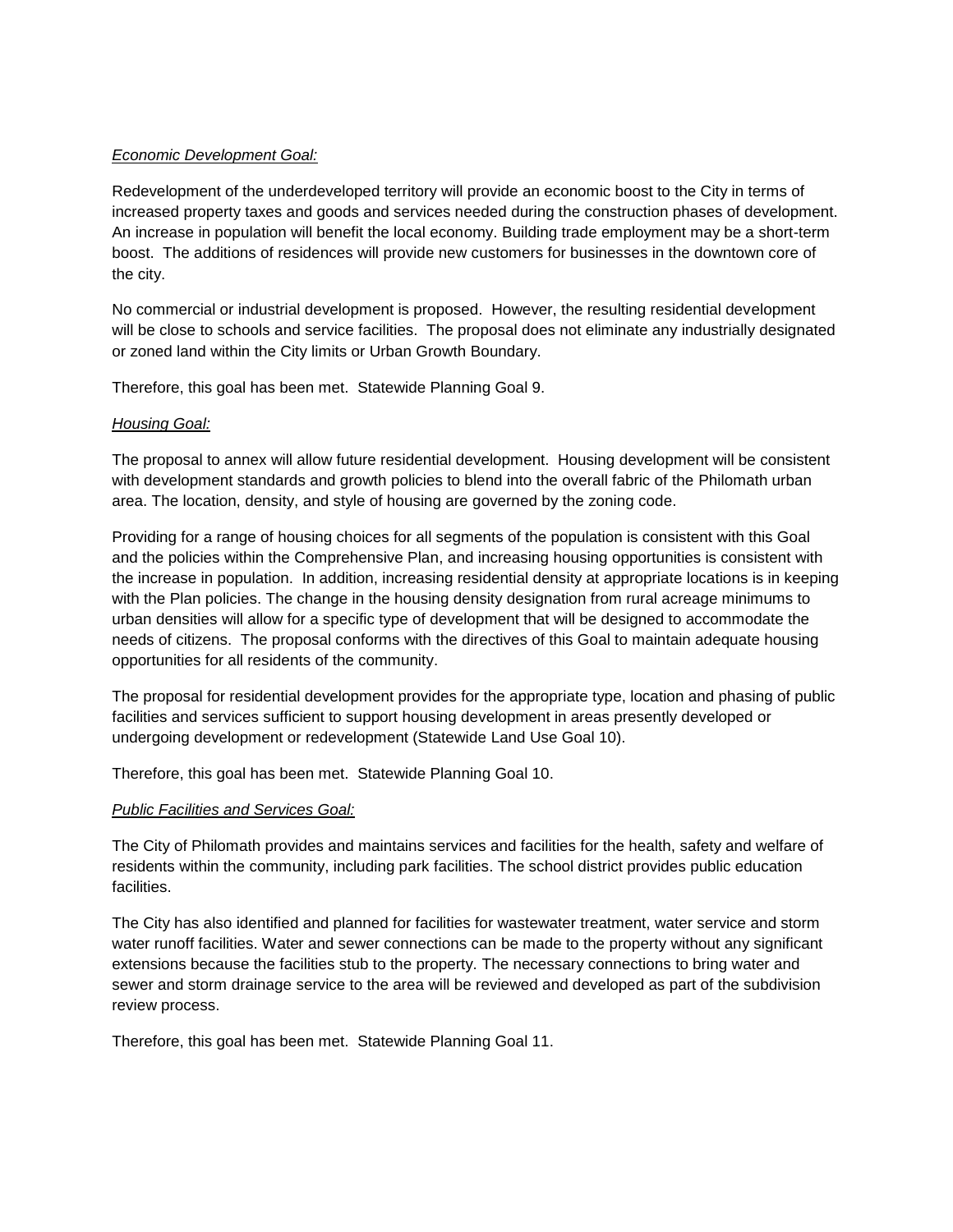## *Transportation Goal:*

The transportation system will be designed to promote all modes of transportation and dispersal rather than concentrations of through traffic. Through traffic is addressed by sitting street improvements and road networks that serve the new development so that short trips can be made without driving. The transportation system will be designed to provide for a network of streets fitted to the terrain with due consideration for safety, drainage, views, and vegetation. The vehicle, transit, bicycle, and pedestrian circulation systems will be designed to connect the population and employment centers in the Philomath urban area, as well as provide access to other local neighborhood residential, shopping, schools, and other activity centers.

Prior to development of the site, the applicant will be required to submit a subdivision application. The subdivision development process will identify and address any facilities needed to implement the State's Transportation Planning Rule, any adopted transportation plans and access codes of the City of Philomath. All development of the subject property after annexation will conform to minimum standards.

Therefore, this goal has been met. Statewide Planning Goal 12.

### *Open Space, Natural and Cultural Resources Goal:*

There are no identified mineral resources, fish or wildlife habitats, significant natural or wilderness areas within the territory to be annexed. The property is not currently used for farming.

There are no significant historic sites, fish-bearing waterways, scenic views, aggregate or mineral resources on or adjacent to the subject property that would be impacted by increased residential development. Thus, the proposal does not negatively impact Statewide Land Use Goal 5.

Therefore, this goal has been met. Statewide Planning Goal 5.

### *Air, Water, and Land Resources Quality Goal:*

Development is required to meet applicable State and Federal requirements for air and water quality. There is no proposal to create large industrial waste or hazardous waste sites, large paved parking lots, or otherwise disrupt the environment other than minimally needed to develop the site at urban densities with urban facilities. Development at urban densities is required to connect to local water and sewer systems. The subdivision code regulates tree identification, removal, street trees and natural features of the site.

The effect of this development on air quality in the area will not be significant.

Wastewater will be discharged into the city sewer system, and surface water runoff will be collected and removed by the storm drainage system. The City is responsible for assuring that wastewater discharges are treated to meet the applicable standards for environmental quality. Through the use of these public facilities water resources will be protected.

Through the use of these public facilities water resources will be protected. Domestic water will be supplied by the City water system, and there will be no withdrawal of subsurface groundwater resources.

The proposal conforms to Statewide Goal 6.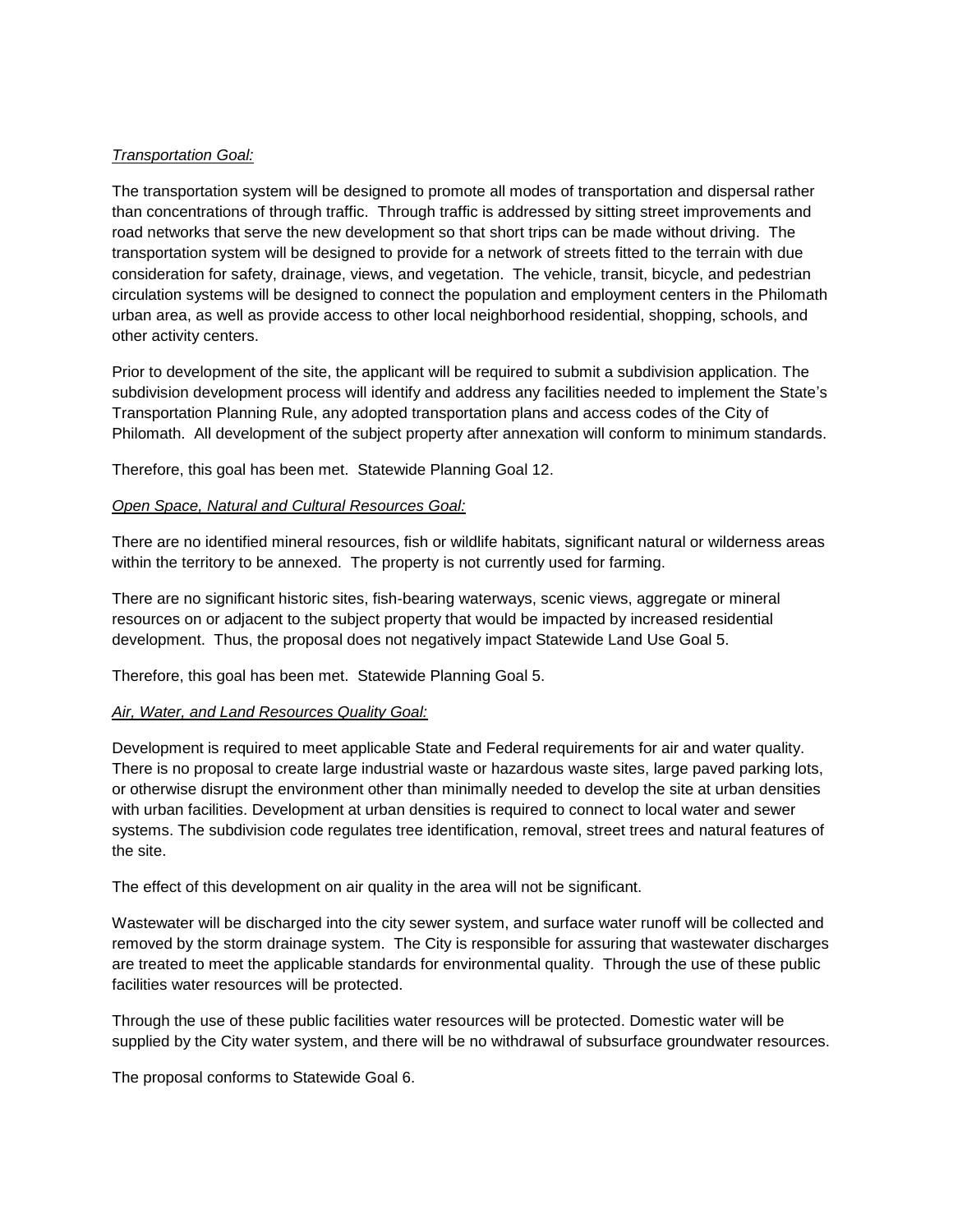## *Natural Hazards Goal:*

The property does not have any significant nature areas or hazards on the property. Street grades, topography of the site and building sites will be reviewed for compliance to maximum code requirements prior to development. If required, engineered studies will be done to assure stable building pads for building permit applications thus, meeting the SCP's Natural Hazards Goal and Statewide Goal 7.

There are no flood way or flood plain areas on the site that needs to be considered. Natural drainage and run off due to development will be addressed during the subdivision development process. The Division of State Lands is notified of a proposed development if there are jurisdictional wetlands or hydric soils on the site during the development process.

Therefore, this goal has been met. Statewide Planning Goal 7.

## *Energy Goal:*

Annexation permits development of the subject property that continues to provide for the orderly and economic extension of public facilities and services. Adequate land area is added that provides for housing types and location in an area that is or will be served by improved public facilities. Adding land to the city limits helps to maintain an adequate supply of serviced or serviceable undeveloped land to meet the market demand for a variety of uses.

The existing transportation network surrounding the subject property is in place. Connections to the transportation network that seek to rely on a reduction of automobile trips and encourage pedestrian travel help to promote energy conservation. The establishment of the transportation system within the subdivision will provide efficient and convenient linkages for both motorized and non-motorized forms of transportation.

Up-to-date building construction codes provide for energy-saving devices and conservation.

The Comprehensive plan identifies the need for public education, incentive and enforcement programs that encourage lower energy consumption costs.

Development of the site at urban low residential densities includes the installation of private facilities to meet the energy needs of the consumer.

Therefore, this goal has been met. Statewide Planning Goal 13.